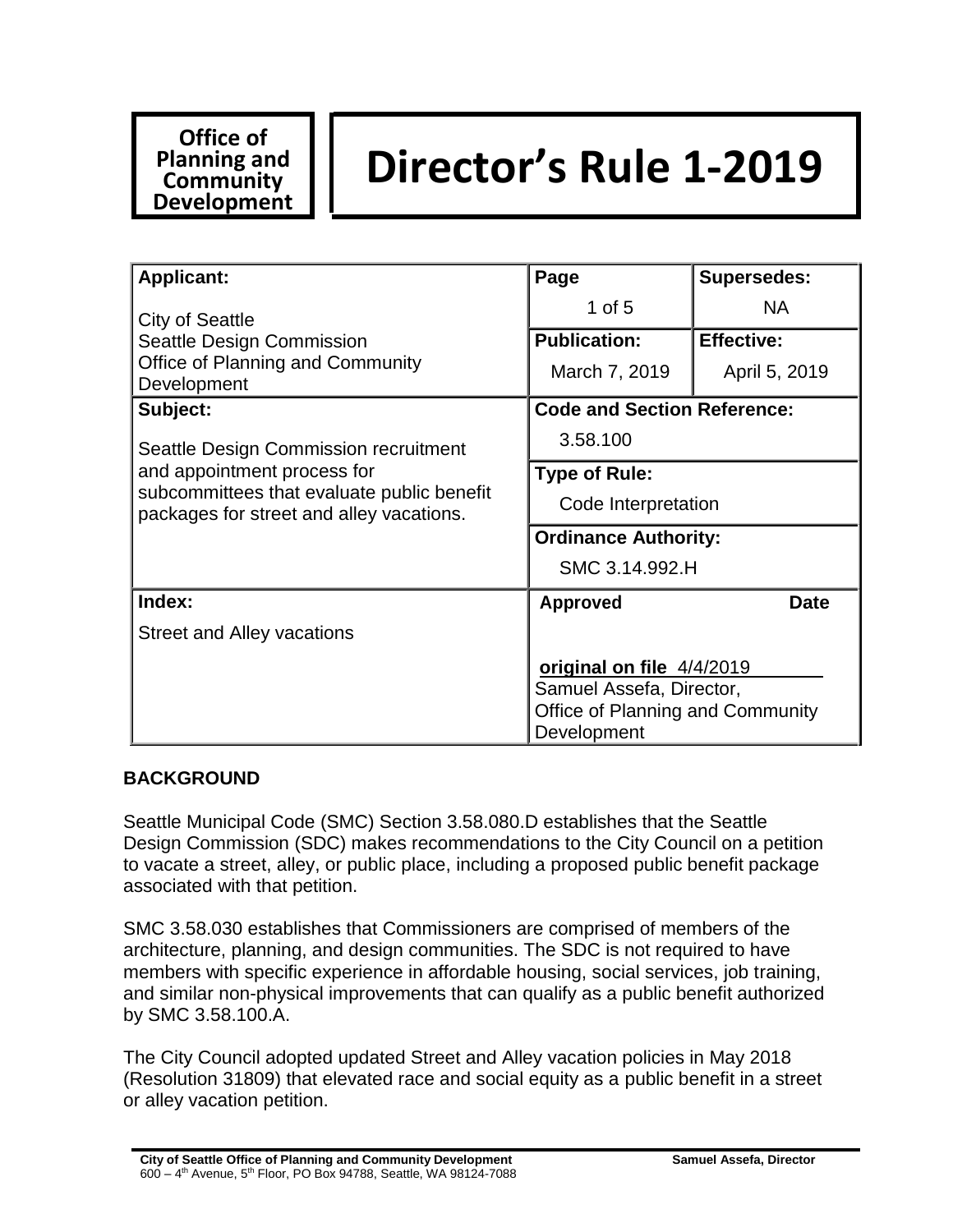# **RULE**

## 1. Purpose

SMC 3.58.100B authorizes the Commission to adopt a rule that establishes the recruitment and appointment process for subcommittees that evaluate public benefit packages for street and alley vacations that do not include physical improvements to the right of way or creation of open space. This rule provides guidance on the formation of such a subcommittee with experts in the funding and implementation of programs outlined in SMC 3.58.100.A.

#### 2. Applicability

This rule is applicable when a public benefit package proposal for a street or alley vacation is submitted that includes funding or other commitments to race and social equity programs that constitute a *substantial* portion of the overall public benefit package. The term *substantial* generally means that the funding commitment of wage and social equity programs is at least 1/3 of the overall financial commitment reflected in the public benefit package.

There may be other circumstances that would necessitate the review by this subcommittee of a public benefit package where funding of non-physical improvements is *less* than 1/3 of the overall financial commitment. The SDC will consider such public benefit proposals upon a request by the Seattle Department of Transportation or the City Council.

## 3. Definitions

a. Affordable housing (SMC 3.58.100.A)

For the purposes of this rule, 'affordable housing' means either:

- i. providing housing for renter households no higher than 60 percent of area median income, in accordance with a regulatory agreement approved by the Office of Housing; or
- ii. providing a cash payment to be used by the Office of Housing for low-income housing, consistent with the Housing Funding Policies adopted and as may be amended by City Council.
- b. Workers' rights (SMC 3.58.100.B)

For the purposes of this rule, 'workers' rights' means individuals advocating for working conditions that promote livable wages, benefits, transparent work scheduling, employment protections, and other similar efforts.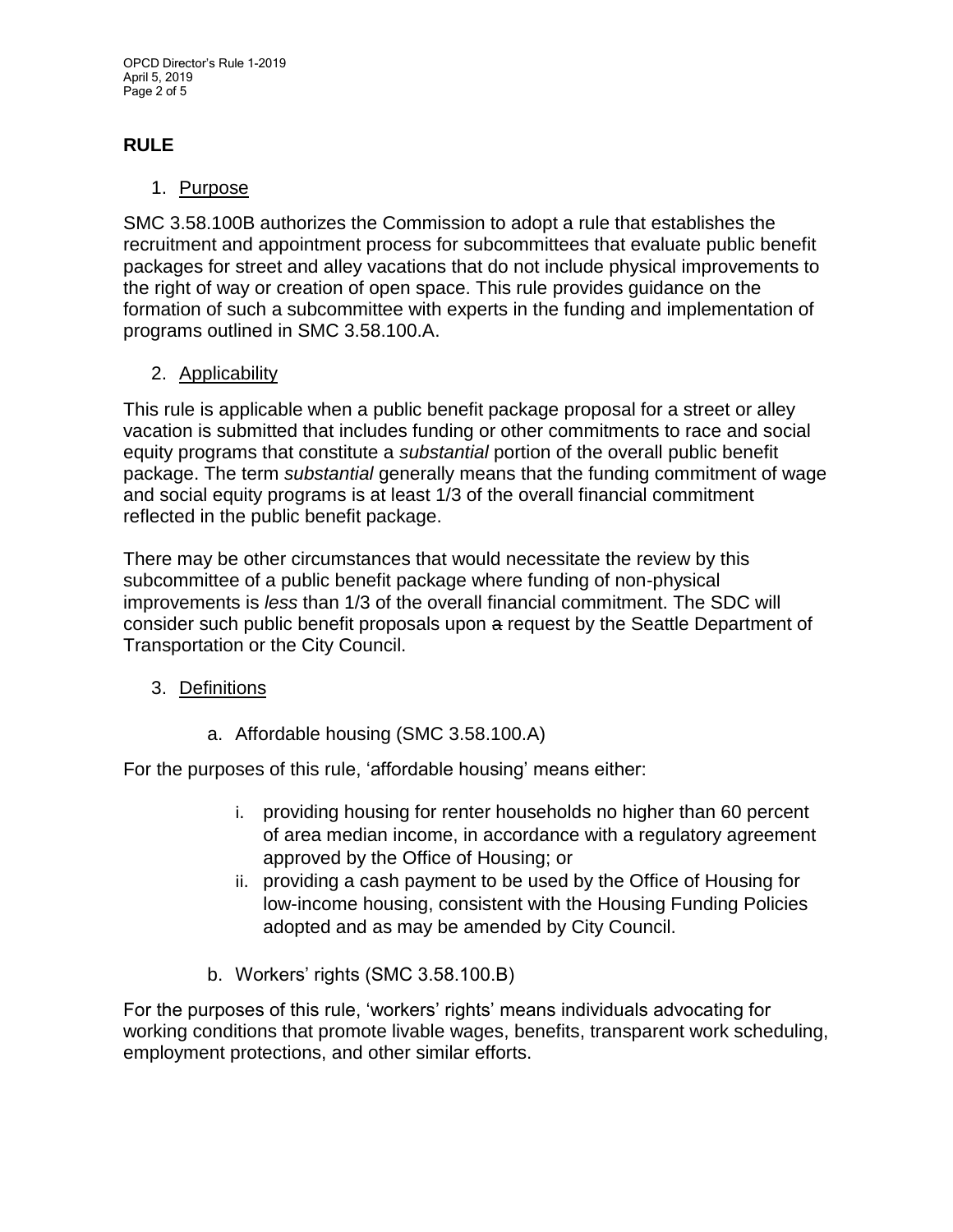#### 4. Recruitment and appointment of subcommittee members

The subcommittee appointment process will begin once an applicant has disclosed to Seattle Department of Transportation (SDOT) that a public benefit package will include non-physical improvements outlined in SMC 3.58.100.B, including the provision of affordable housing, financial payments to social service agencies, or financial payments to City agencies or other similar entities that provide job training or other similar programs. Disclosure of a public benefit package typically occurs when a petition to vacate a street or alley is filed under SMC 15.62. In some cases, it may be disclosed before the submission of a petition including during the early design guidance process in SMC 23.41 or concurrent with SDC review of a capital improvement project.

SMC 3.58.100 requires a subcommittee to be comprised of Commission members, City staff, and additional members with expertise in community development, lowincome housing, workers' rights, or other relevant areas of experience.

The goal is to create a subcommittee with a balance of viewpoints to best inform the SDC's recommendations to the City Council on the relative merits of a public benefit package with funding of non-physical improvements consistent with those elements detailed in SMC 3.58.100.A. To meet this goal, subcommittees will be created as follows:

- a. At least 2 commissioners will be appointed to join any subcommittee formed under SMC 3.58.100. No more than 4 commissioners will be appointed, as SMC 3.58.100.B indicates that the subcommittee cannot constitute a quorum of SDC commissioners. 5 SDC commissioners constitutes a quorum.
- b. City staff will be recruited to join the subcommittee based on the public benefit issue before the commission. For example, the City staff representative would be from the Office of Housing for an affordable housing proposal, the Human Services Department for social services proposals, and the Office of Economic Development for job training proposals. The intention is to have one City staff member on each subcommittee with expertise in the item(s) considered for funding. However, given the complexity of a proposal, additional City staff may be needed.
- c. To meet the SMC 3.58.100.B requirement for "additional members," the commission will use a variety of methods to conduct outreach to find individuals who are qualified and willing to serve on the subcommittee. Notice of the opportunity will be provided to a range of stakeholders including: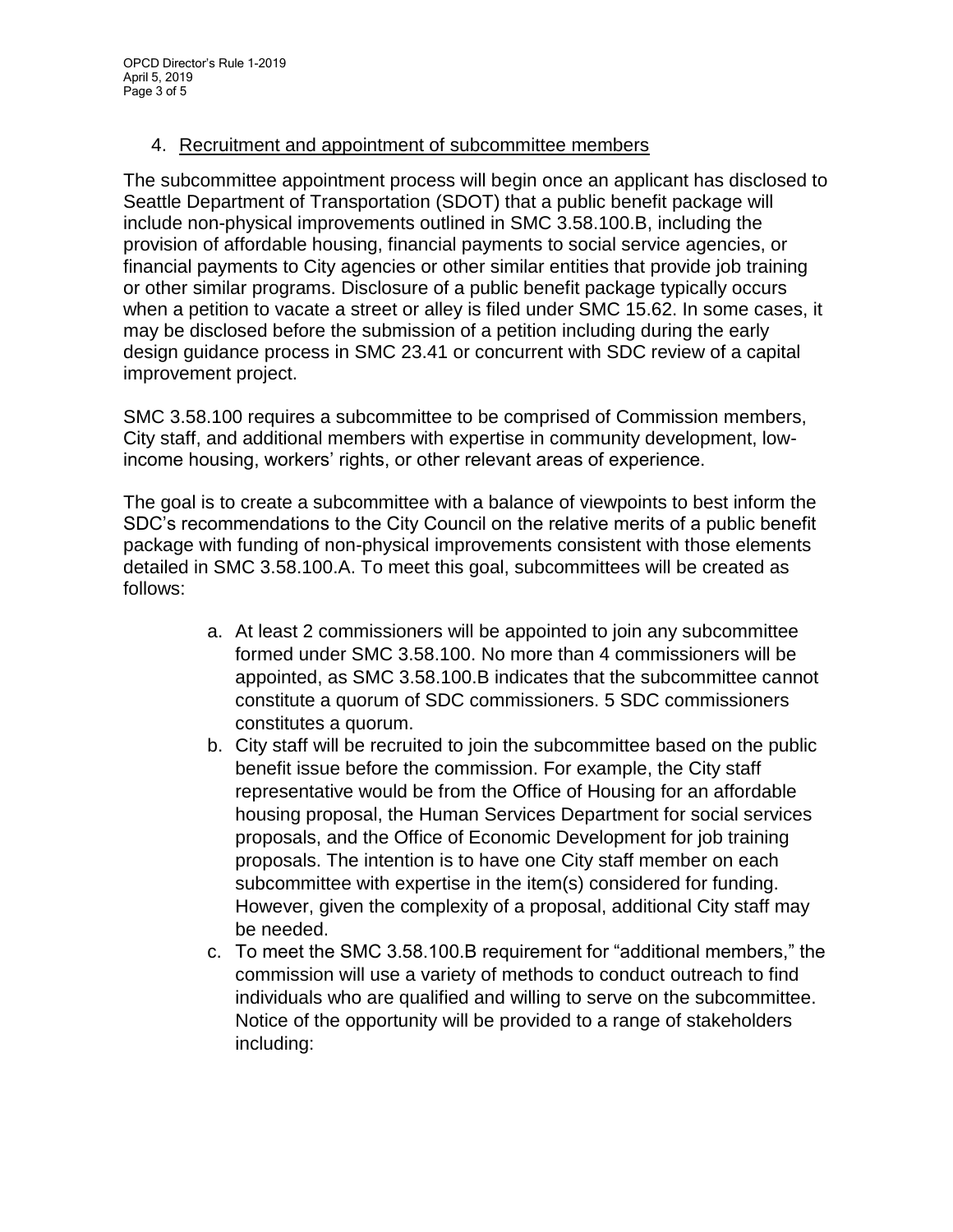- Mayor and City Council
- Seattle Department of Neighborhoods and other City departments
- Public agencies (e.g. County, SHA, PDA's, etc.)
- Non-profits, including social service organizations and affordable housing developers
- Community-based organizations and equity advocates
- Business and labor organizations
- d. If a proposal includes more than one of the types of public benefits authorized by SMC 3.58.100.A, then separate subcommittees will be formed to evaluate each of those benefits.
- e. The goal of the recruitment process is to find a balance of opinions on an issue before the commission. SDC will put emphasis on finding members of the subcommittee(s) who are representative of those most impacted by the issues the public benefit is directed towards. For example, for affordable housing proposals, efforts will be made to include both individuals that advocate for low-income housing funding alongside professionals that develop affordable housing. In its search for people to serve on subcommittees, SDC will emphasize finding representatives from the public and private sectors who demonstrate an understanding of race and social equity and collectively provide a range of views in their approach to the advocacy for and/or provision of public benefits.

The goal is to form a subcommittee within 60 days of the applicants' disclosure to Seattle Department of Transportation that the proposed public benefit package will include elements outlined in SMC 23.58.100.A. Once a subcommittee is created, the subcommittee will be chaired by one member that is selected by a majority of the other subcommittee participants.

SDC staff will support the work of the subcommittee in preparing, developing, and distributing background materials. SDC staff will also arrange for meeting locations and provide public notice of any subcommittee meeting that is consistent with the Open Public Meetings Act.

The SDC delegates authority for the recruitment and appointment process for subcommittees under 3.58.100 to the SDC's Executive Director, in a manner consistent with this Rule. Any member of a subcommittee may be removed at the discretion of the Executive Director or the SDC on a majority vote of commissioners.